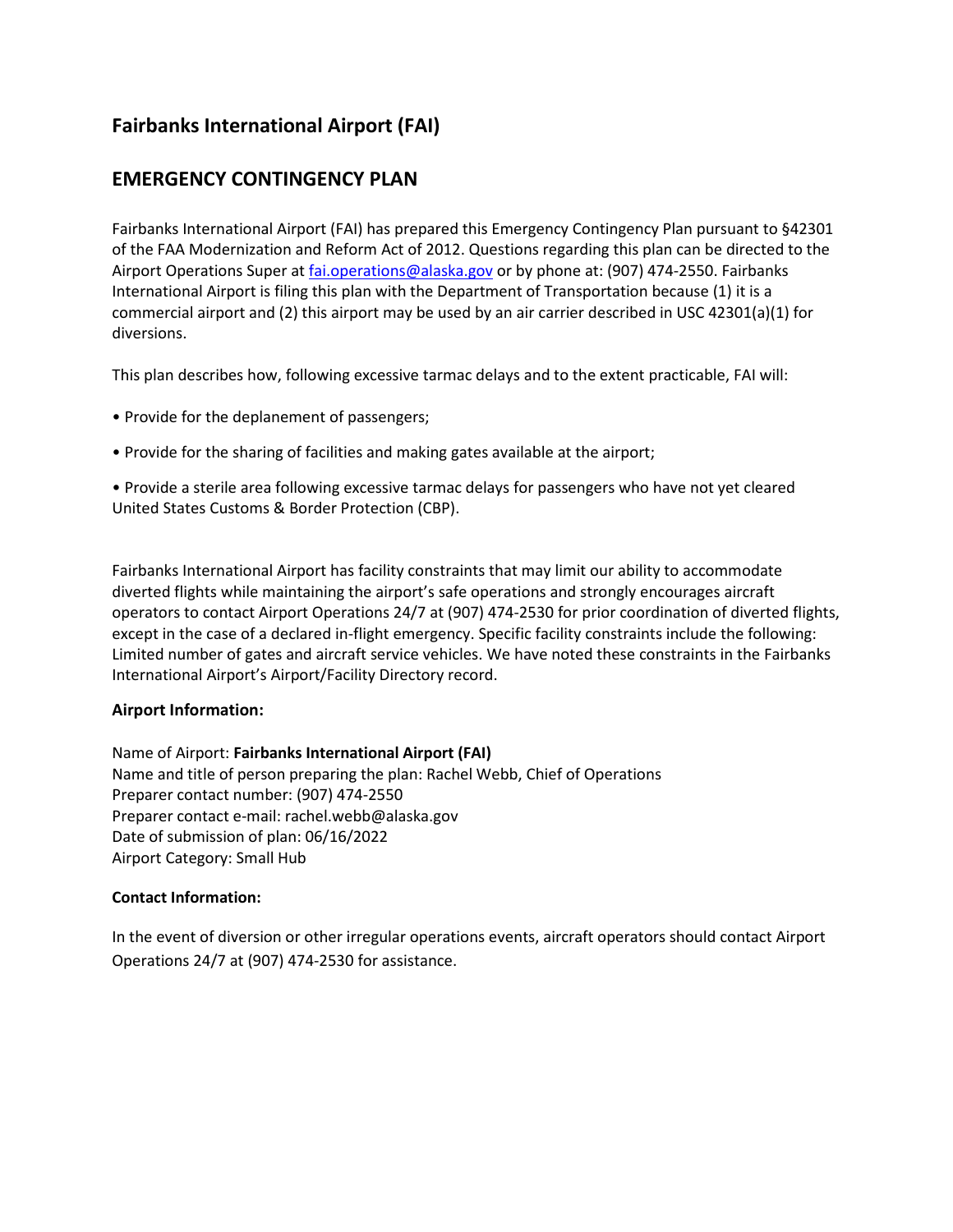### **Plan to Provide for the Deplanement of Passengers Following Excessive Tarmac Delays**

Fairbanks International Airport does not own or operate any of the equipment needed to safely deplane passengers from air carrier aircraft and is, therefore, unable on its own to provide for the deplanement of passengers. Additionally airport personnel are not trained to assist in the deplanement of passengers using equipment owned or operated by air carriers or contract service providers. However, we have requested that each airline, ground handler and FBO operating on the airport provide us with a list of the equipment and resources they have for deplaning passengers and contact information. This list (attached) is a part of our contingency plan, and will be provided to airlines as soon as practicable after receiving requests from such airlines experiencing excessive tarmac delays at the contact number listed above.

#### **Plan to Provide for the Sharing of Facilities and Available Gates in an Emergency**

Three gates (Gates 3, 5 and 6) at Fairbanks International Airport are under common use agreements with air carriers and are controlled by the airport. Additionally, four gates (Gates 1, 2 and 4) at Fairbanks International Airport are under preferential lease to an air carrier and are not fully controlled by the airport. We will direct our common use facility users to make gates available to an air carrier seeking to deplane at a gate to the maximum extent practicable. If additional gates are needed, we will direct lessees to make preferential use gates and other facilities available to an air carrier seeking to deplane at a gate, during those time periods when the lessee is not using, or not scheduled to use, the gates, to the maximum extent practicable. Maps of the terminal, gate locations, and airport area are provided on the Fairbanks International Airport website: [www.fai.alaska.gov](http://www.fai.alaska.gov/)

# **Plan to Provide a Sterile Area for Passengers Who Have Not Cleared United States Customs and Border Protection**

Fairbanks International Airport has defined sterile areas capable of accommodating limited numbers of international passengers. We will coordinate with local CBP officials to develop procedures that will allow international passengers who have not yet cleared United States Customs and Border Protection to be deplaned into these sterile areas to the extent practicable.

# **Public Access to the Emergency Contingency Plan**

Fairbanks International Airport will provide public access to its emergency contingency plan through posting in a conspicuous location on the airport website:

# [www.fai.alaska.gov](http://www.fai.alaska.gov/)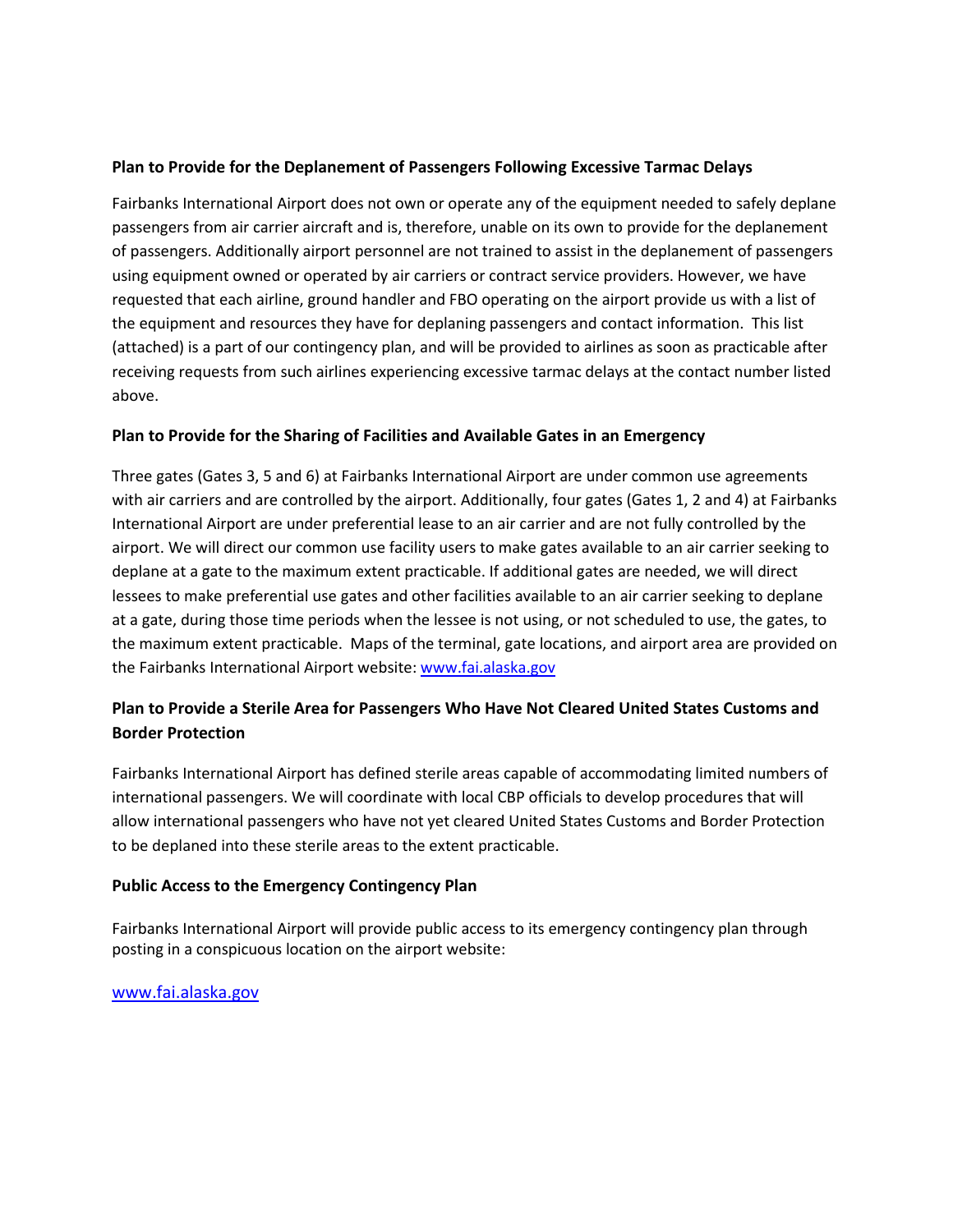# **List of available resources for disembarking and supplying passengers on aircraft at Fairbanks International Airport**

# **Alaska Aerofuel – (907) 474-0061**

(2) Air stairs

(1) Ground power units (28V/400Htz)

(2) Lektro towbarless tow vehicles, 100,000 LB (battery powered-no far field response)

(1) Lavatory cart

(1) Potable water unit

# **Alaska Airlines – (907) 474-0095**

(2) Powered air stairs

(2) Push back tugs with tow bars (fits B737-400/600/700/800/900)

- (1) Air start truck
- (1) Air start bottle
- (2) Forklifts
- (1) Bobcat Skid-steer loader
- (2) Ground power units (28V/400Htz)
- (4) Cabin heater units
- (1) Herman Nelson heaters
- (1) PAC
- (1) Lavatory truck
- (1) Passenger lift-a-loft
- (1) Potable water unit
- (6) Baggage tugs
- (6) Belt loaders

# **Everts Airlines – (907) 450-2355**

- (1) Forklift V200, 20,000 LB
- (2) Tow tractors capable of moving narrow body and wide body aircraft jets.
- (1) Maintenance air stairs, non-powered
- (1) Passenger air stairs, motorized
- (2) Herman Nelson Heaters
- (1) Gradall Material Handler, For lift type, 45 foot extendable boom 10,000 LBS capacity

Tow Bars: DC9, DC6, MD80, C46, EMB-120, Caravan, Pilatus, Piper Lance